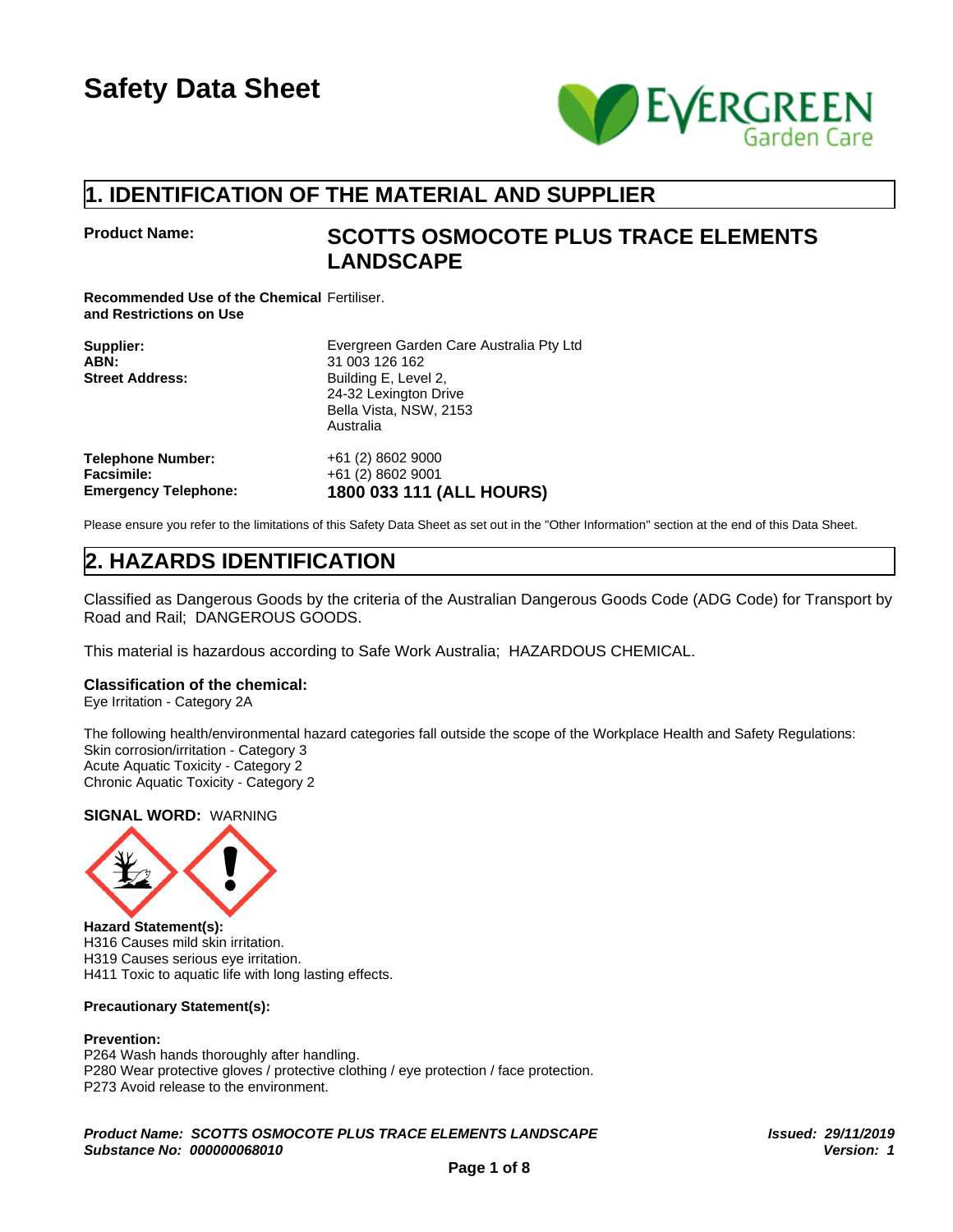

#### **Response:**

P332+P313 If skin irritation occurs: Get medical advice/attention. P305+P351+P338 IF IN EYES: Rinse cautiously with water for several minutes. Remove contact lenses, if present and easy to do. Continue rinsing.

P337+P313 If eye irritation persists: Get medical advice/attention. P391 Collect spillage.

#### **Storage:**

No storage statements.

#### **Disposal:**

P501 Dispose of contents and container in accordance with local, regional, national, international regulations.

Poisons Schedule (SUSMP): None allocated.

## **3. COMPOSITION AND INFORMATION ON INGREDIENTS**

| <b>Components</b>   | <b>CAS Number</b> | <b>Proportion</b> | <b>Hazard Codes</b>               |
|---------------------|-------------------|-------------------|-----------------------------------|
| Ammonium nitrate    | 6484-52-2         | $10 - 30%$        | H <sub>272</sub> H <sub>319</sub> |
| Sulfur              | 7704-34-9         | $1 - 10%$         | H315                              |
| Magnesium oxide     | 1309-48-4         | $1 - 10%$         |                                   |
| Copper (II) sulfate | 7758-98-7         | $< 1\%$           | H302 H319 H315 H400<br>H410       |
| Other component(s)  | $\sim$            | to 100%           |                                   |

## **4. FIRST AID MEASURES**

For advice, contact a Poisons Information Centre (e.g. phone Australia 131 126; New Zealand 0800 764 766) or a doctor.

#### **Inhalation:**

Remove victim from area of exposure - avoid becoming a casualty. Remove contaminated clothing and loosen remaining clothing. Allow patient to assume most comfortable position and keep warm. Keep at rest until fully recovered. Seek medical advice if effects persist.

#### **Skin Contact:**

If skin or hair contact occurs, immediately remove any contaminated clothing and wash skin and hair thoroughly with running water and soap. If swelling, redness, blistering or irritation occurs seek medical assistance.

#### **Eye Contact:**

If in eyes, hold eyelids apart and flush the eye continuously with running water. Continue flushing until advised to stop by a Poisons Information Centre or a doctor, or for at least 15 minutes.

#### **Ingestion:**

Rinse mouth with water. If swallowed, give a glass of water to drink. If vomiting occurs give further water. Never give anything by the mouth to an unconscious patient. Seek medical advice.

#### **Indication of immediate medical attention and special treatment needed:**

Treat symptomatically.

## **5. FIRE FIGHTING MEASURES**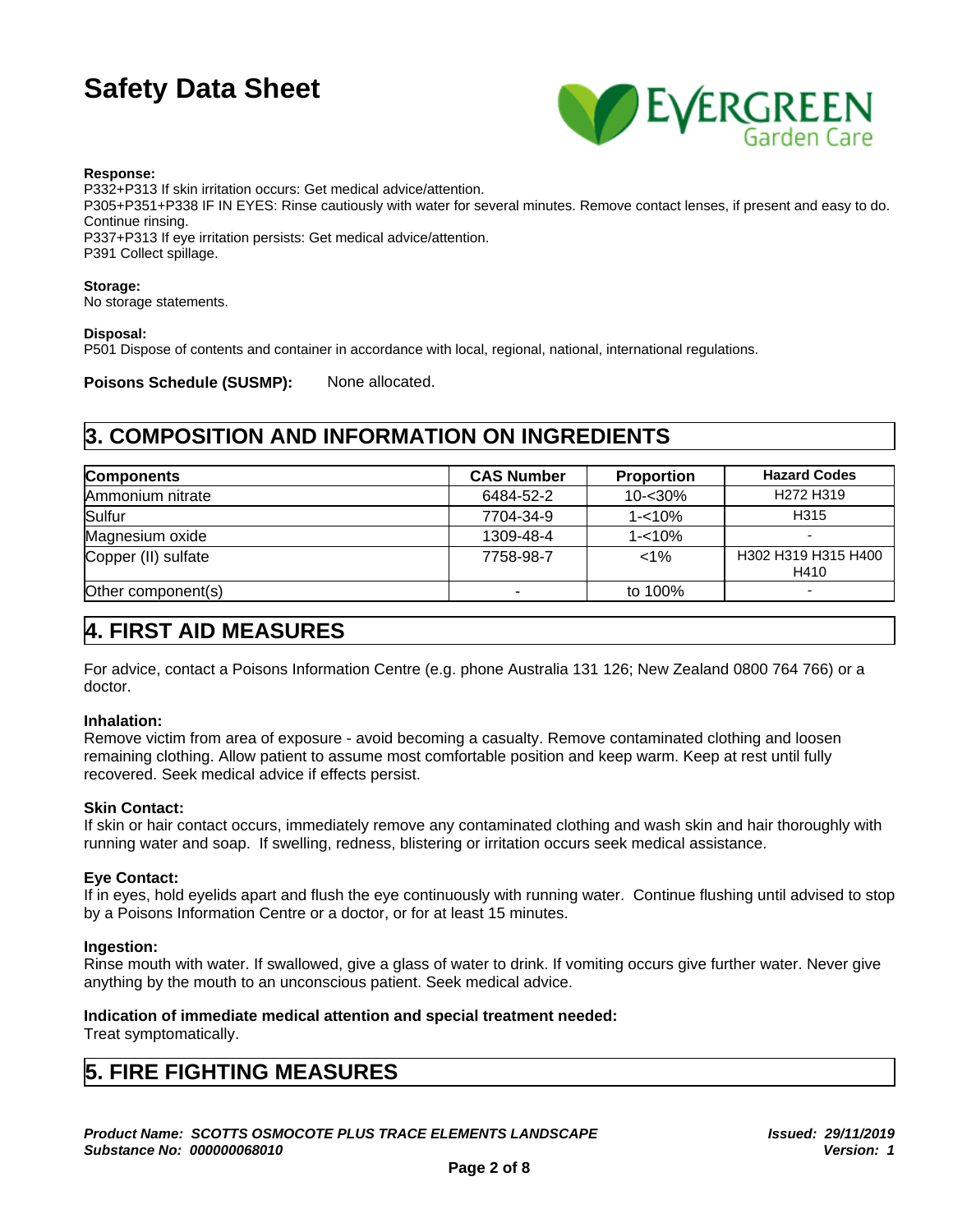

#### **Suitable Extinguishing Media:**

Coarse water spray, fine water spray, normal foam, dry agent (carbon dioxide, dry chemical powder).

#### **Hazchem or Emergency Action Code:** 1Z

#### **Specific hazards arising from the chemical:**

Combustible solid. Environmentally hazardous.

#### **Special protective equipment and precautions for fire-fighters:**

On burning will emit toxic fumes, including those of oxides of nitrogen and oxides of carbon . Fire fighters to wear self-contained breathing apparatus and suitable protective clothing if risk of exposure to vapour or products of combustion. Keep containers cool with water spray.

## **6. ACCIDENTAL RELEASE MEASURES**

#### **Emergency procedures/Environmental precautions:**

Clear area of all unprotected personnel. Shut off all possible sources of ignition. Do not allow container or product to get into drains, sewers, streams or ponds. If contamination of sewers or waterways has occurred advise local emergency services.

#### **Personal precautions/Protective equipment/Methods and materials for containment and cleaning up:**

Wear protective equipment to prevent skin and eye contact and breathing in dust. Work up wind or increase ventilation. Cover with damp absorbent (inert material, sand or soil). Sweep or vacuum up, but avoid generating dust. Collect and seal in properly labelled containers or drums for disposal.

### **7. HANDLING AND STORAGE**

#### **Precautions for safe handling:**

Avoid skin and eye contact and breathing in vapour/dust. Avoid handling which leads to dust formation.

#### **Conditions for safe storage, including any incompatibilities:**

Store in a cool, dry, well ventilated place and out of direct sunlight. Store away from sources of heat or ignition. Store away from incompatible materials described in Section 10. Keep containers closed when not in use - check regularly for spills.

## **8. EXPOSURE CONTROLS/PERSONAL PROTECTION**

**Control Parameters:** No value assigned for this specific material by Safe Work Australia. However, Workplace Exposure Standard(s) for constituent(s):

Copper dusts & mists (as Cu): 8hr TWA =  $1 \text{ mg/m}^3$ Copper (fume):  $8hr$  TWA = 0.2 mg/m<sup>3</sup> Magnesium oxide (fume): 8hr TWA = 10 mg/m<sup>3</sup> Dusts not otherwise classified: 8hr TWA =  $10 \text{ mg/m}^3$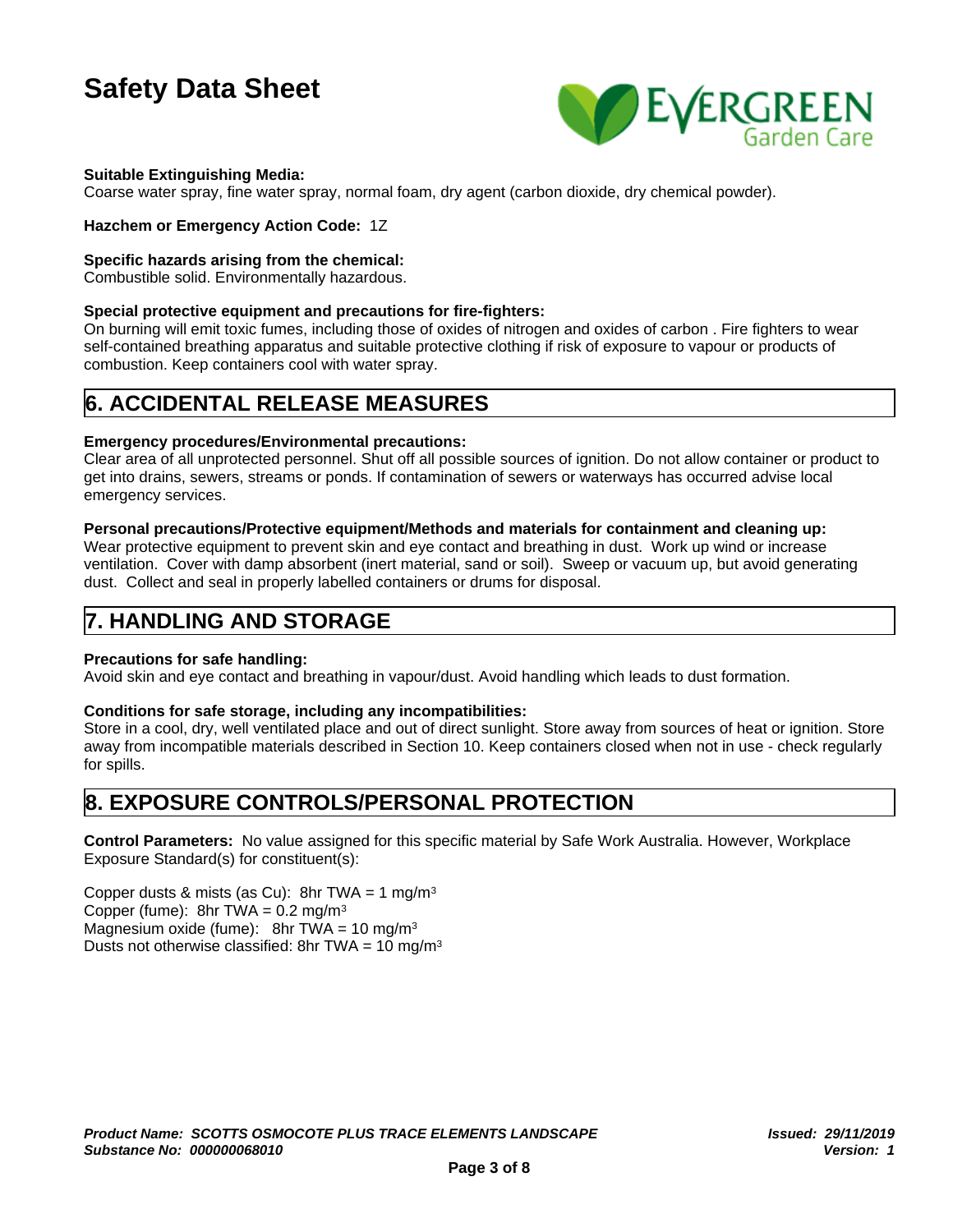

As published by Safe Work Australia Workplace Exposure Standards for Airborne Contaminants.

TWA - The time-weighted average airborne concentration of a particular substance when calculated over an eight-hour working day, for a five-day working week.

These Workplace Exposure Standards are guides to be used in the control of occupational health hazards. All atmospheric contamination should be kept to as low a level as is workable. These workplace exposure standards should not be used as fine dividing lines between safe and dangerous concentrations of chemicals. They are not a measure of relative toxicity.

#### **Appropriate engineering controls:**

Ensure ventilation is adequate and that air concentrations of components are controlled below quoted Workplace Exposure Standards. Keep containers closed when not in use.

If in the handling and application of this material, safe exposure levels could be exceeded, the use of engineering controls such as local exhaust ventilation must be considered and the results documented. If achieving safe exposure levels does not require engineering controls, then a detailed and documented risk assessment using the relevant Personal Protective Equipment (PPE) (refer to PPE section below) as a basis must be carried out to determine the minimum PPE requirements.

#### **Individual protection measures, such as Personal Protective Equipment (PPE):**

The selection of PPE is dependent on a detailed risk assessment. The risk assessment should consider the work situation, the physical form of the chemical, the handling methods, and environmental factors.

OVERALLS, SAFETY SHOES, CHEMICAL GOGGLES, GLOVES, DUST MASK.



Wear overalls, chemical goggles and impervious gloves. Avoid generating and inhaling dusts. If determined by a risk assessment an inhalation risk exists, wear a dust mask/respirator meeting the requirements of AS/NZS 1715 and AS/NZS 1716. Always wash hands before smoking, eating, drinking or using the toilet. Wash contaminated clothing and other protective equipment before storage or re-use.

### **9. PHYSICAL AND CHEMICAL PROPERTIES**

**Physical state:** Granules **Colour:** Brown / Tan / Blue **Odour:** Fertiliser **Solubility:** Partly soluble in water.<br> **Specific Gravity:** Not available **Specific Gravity: Relative Vapour Density (air=1):** Not available **Vapour Pressure (20 °C):** Not available **Flash Point (°C):** Not available **Flammability Limits (%):** Not available **Autoignition Temperature (°C):** Not available **Melting Point/Range (°C):** Not available

*Product Name: SCOTTS OSMOCOTE PLUS TRACE ELEMENTS LANDSCAPE Substance No: 000000068010*

*Issued: 29/11/2019 Version: 1*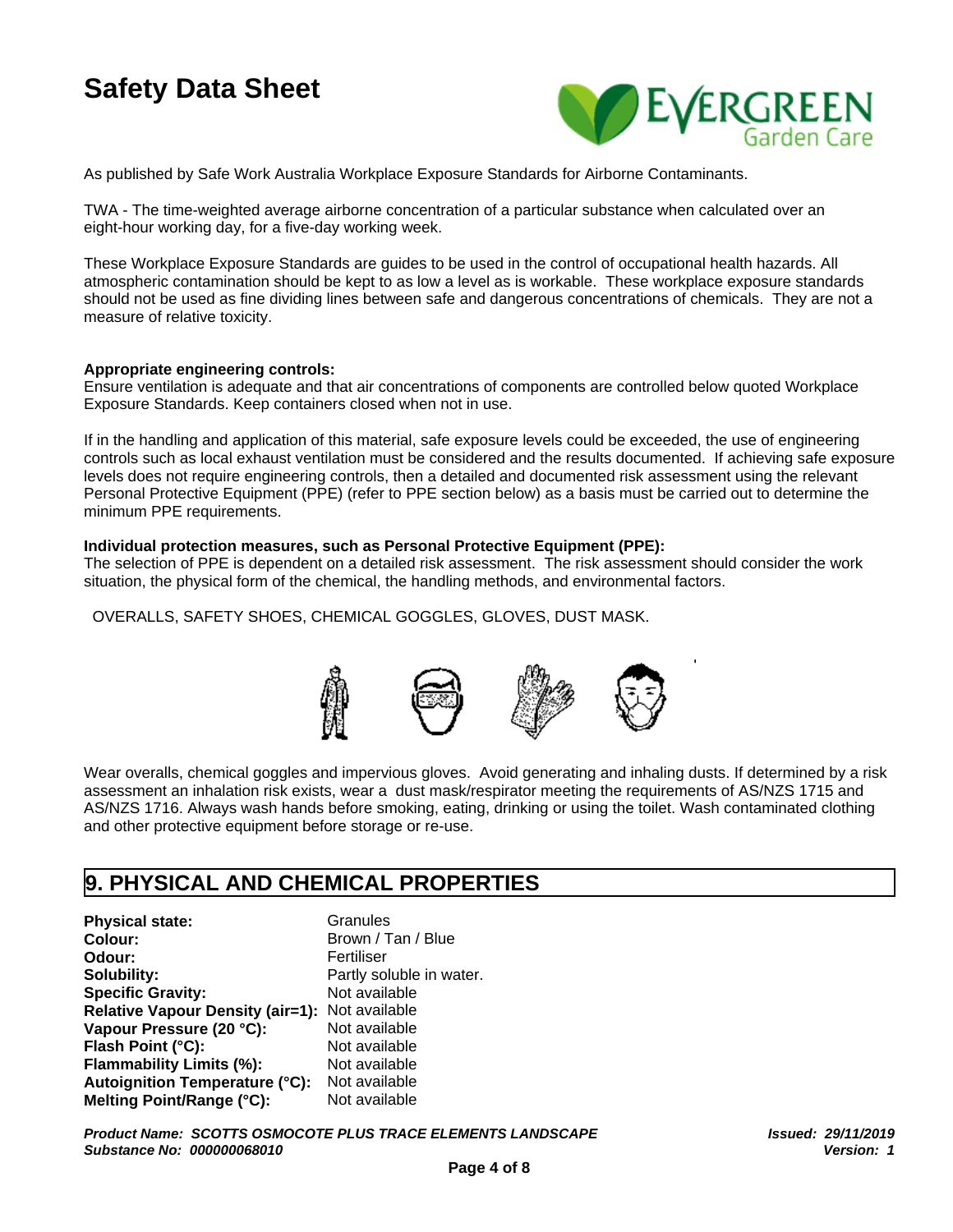

**pH:** Not available

## **10. STABILITY AND REACTIVITY**

| <b>Reactivity:</b>                            | No information available.                                                                                   |
|-----------------------------------------------|-------------------------------------------------------------------------------------------------------------|
| <b>Chemical stability:</b>                    | Stable under normal ambient and anticipated storage and handling conditions of<br>temperature and pressure. |
| <b>Possibility of hazardous</b><br>reactions: | No hazardous reactions when stored and handled correctly.                                                   |
| <b>Conditions to avoid:</b>                   | Avoid dust generation.                                                                                      |
| Incompatible materials:                       | Incompatible with strong oxidising agents.                                                                  |
| <b>Hazardous decomposition</b><br>products:   | Oxides of carbon. Oxides of nitrogen.                                                                       |

## **11. TOXICOLOGICAL INFORMATION**

No adverse health effects expected if the product is handled in accordance with this Safety Data Sheet and the product label. Symptoms or effects that may arise if the product is mishandled and overexposure occurs are:

| <b>Ingestion:</b>    | No adverse effects expected, however, large amounts may cause nausea and<br>vomiting.   |
|----------------------|-----------------------------------------------------------------------------------------|
| Eye contact:         | An eye irritant.                                                                        |
| <b>Skin contact:</b> | Contact with skin will result in mild irritation.                                       |
| Inhalation:          | Material may be irritant to the mucous membranes of the respiratory tract<br>(airways). |

**Acute toxicity:** No LD50 data available for the product.

| <b>Skin corrosion/irritation:</b>                                    | Mild irritant. The product has not been tested; the classification is based on the<br>components of the mixture. |
|----------------------------------------------------------------------|------------------------------------------------------------------------------------------------------------------|
| Serious eye damage/irritation:                                       | Irritant. The product has not been tested; the classification is based on the<br>components of the mixture.      |
| <b>Respiratory or skin</b><br>sensitisation:                         | No information available.                                                                                        |
| <b>Chronic effects:</b>                                              |                                                                                                                  |
| <b>Mutagenicity:</b>                                                 | No information available.                                                                                        |
| Carcinogenicity:                                                     | No information available.                                                                                        |
| <b>Reproductive toxicity:</b>                                        | No information available.                                                                                        |
| <b>Specific Target Organ Toxicity</b><br>(STOT) - single exposure:   | No information available.                                                                                        |
| <b>Specific Target Organ Toxicity</b><br>(STOT) - repeated exposure: | No information available.                                                                                        |
| <b>Aspiration hazard:</b>                                            | No information available.                                                                                        |
|                                                                      |                                                                                                                  |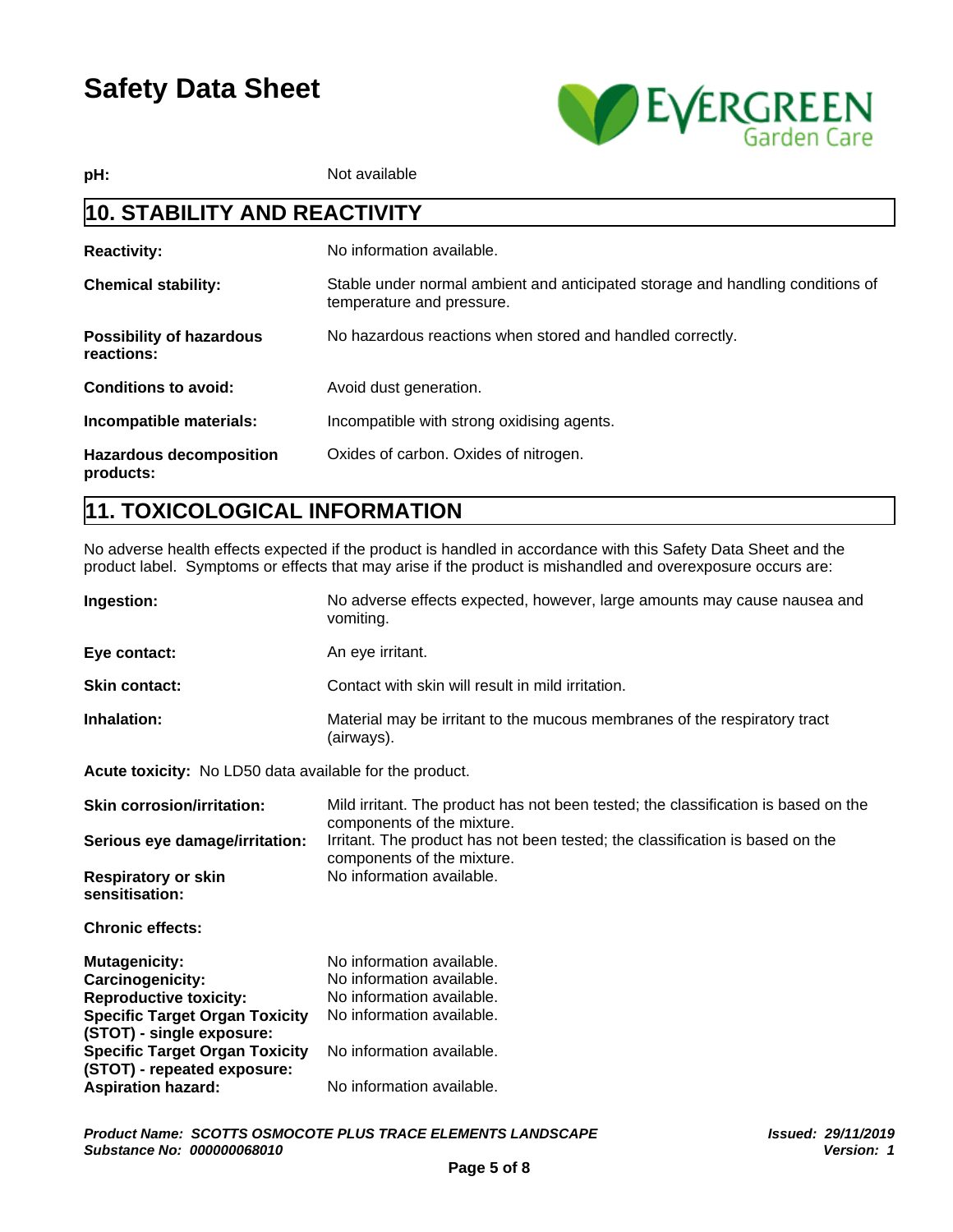

## **12. ECOLOGICAL INFORMATION**

| <b>Ecotoxicity</b>                | Avoid contaminating waterways.                                                      |
|-----------------------------------|-------------------------------------------------------------------------------------|
| Persistence/degradability:        | No information available.                                                           |
| <b>Bioaccumulative potential:</b> | No information available.                                                           |
| Mobility in soil:                 | No information available.                                                           |
| <b>Aquatic toxicity:</b>          | Toxic to aquatic organisms. May cause long lasting harmful effects to aquatic life. |
| 96hr LC50 (fathead minnow):       | 0.0028 mg/L (for Copper II sulfate)                                                 |

## **13. DISPOSAL CONSIDERATIONS**

#### **Disposal methods:**

Refer to Waste Management Authority. Dispose of contents and container in accordance with local, regional, national, international regulations.

## **14. TRANSPORT INFORMATION**

### **Road and Rail Transport**

Classified as Dangerous Goods by the criteria of the Australian Dangerous Goods Code (ADG Code) for Transport by Road and Rail; DANGEROUS GOODS.



**UN No:** 2071 **Transport Hazard Class:** 9 Miscellaneous Dangerous Goods **Packing Group:** III **Proper Shipping Name or Technical Name:** AMMONIUM NITRATE BASED FERTILIZER **Hazchem or Emergency Action** 1Z **Code:**

#### **Marine Transport**

Classified as Dangerous Goods by the criteria of the International Maritime Dangerous Goods Code (IMDG Code) for transport by sea; DANGEROUS GOODS.

| UN No:                         | 2071                              |
|--------------------------------|-----------------------------------|
| <b>Transport Hazard Class:</b> | Miscellaneous Dangerous Goods     |
| <b>Packing Group:</b>          | 9                                 |
| <b>Proper Shipping Name or</b> | Ш                                 |
| <b>Technical Name:</b>         | AMMONIUM NITRATE BASED FERTILIZER |
| <b>IMDG EMS Fire:</b>          | F-H                               |

S-Q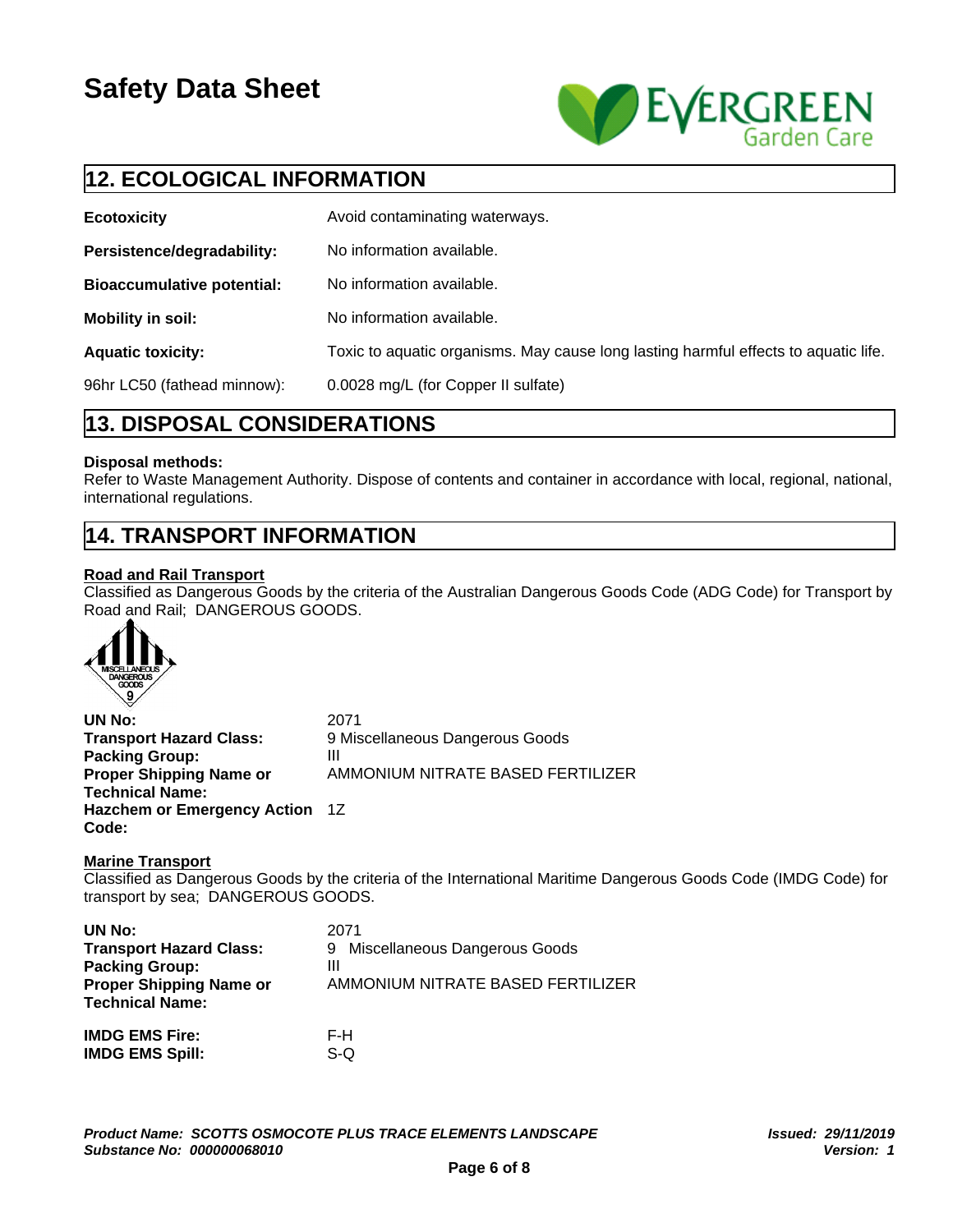

#### **Air Transport**

Classified as Dangerous Goods by the criteria of the International Air Transport Association (IATA) Dangerous Goods Regulations for transport by air; DANGEROUS GOODS.

**Packing Group:** III **Proper Shipping Name or Technical Name:**

**UN No:** 2071 **Transport Hazard Class:** 9 Miscellaneous Dangerous Goods AMMONIUM NITRATE BASED FERTILIZER

## **15. REGULATORY INFORMATION**

#### **Classification:**

This material is hazardous according to Safe Work Australia; HAZARDOUS CHEMICAL.

#### **Classification of the chemical:**

Eye Irritation - Category 2A

The following health/environmental hazard categories fall outside the scope of the Workplace Health and Safety Regulations: Skin corrosion/irritation - Category 3 Acute Aquatic Toxicity - Category 2 Chronic Aquatic Toxicity - Category 2

#### **Hazard Statement(s):**

H316 Causes mild skin irritation. H319 Causes serious eye irritation. H411 Toxic to aquatic life with long lasting effects.

**Poisons Schedule (SUSMP):** None allocated.

### **16. OTHER INFORMATION**

This safety data sheet has been prepared by Ixom Operations Pty Ltd (Toxicology & SDS Services).

#### **Reason(s) for Issue:**

First Issue Primary SDS

Acronyms: CAS number: Chemical Abstracts Service Registry Number SUSMP: Standard for the Uniform Scheduling of Medicines and Poisons UN Number: United Nations Number NOS: Not otherwise specified Hazchem or Emergency Action Code: Set of numbers and letters that provide information to emergency services especially firefighters